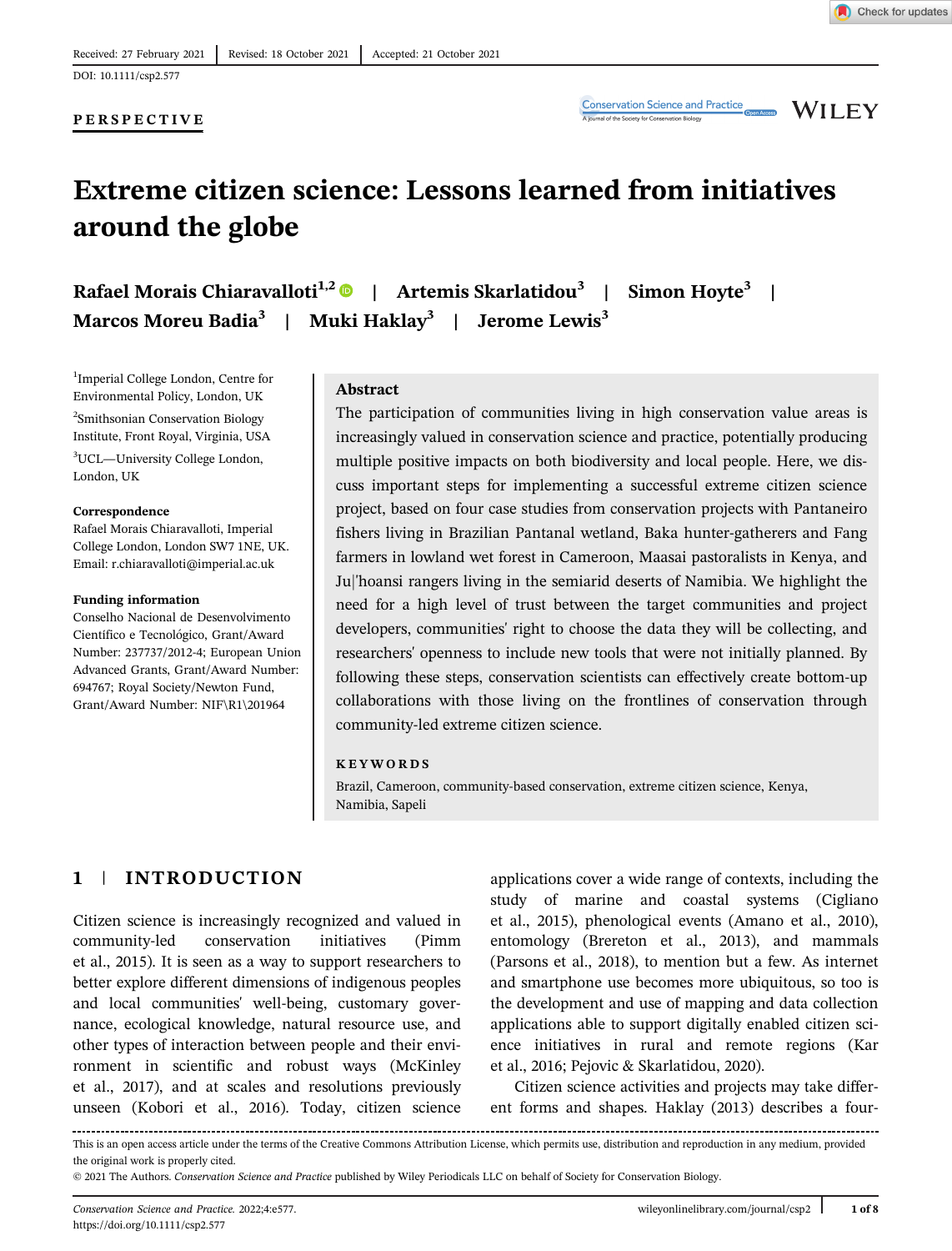level hierarchy. In the first level (crowdsourcing), people participate as sensors—not knowing how the data contributes to addressing scientific questions. In the second level (distributed intelligence), participants carry out cognitive tasks for data interpretation. In the third level (participatory science), participants contribute to the problem definition and carry out data collection tasks. Finally, in the fourth level (extreme citizen science [ECS]), participants are deeply involved in the research process through co-creation which supports collaboratively identifying the problem, forming the research questions, designing the tools and methods to support data collection, and collecting and analyzing the data.

# 2 | EXTREME CITIZEN SCIENCE

ECS initiatives draw knowledge from Participatory Rural Appraisal, led by the principle that when marginalized and vulnerable people are enabled and empowered to conduct and present analyses of their realities, projects are more appropriate and more effective in achieving objectives (Chambers, 1981). In this process, ECS initiatives take into account the local needs, practices, and cultures into their design and implementation (Skarlatidou & Haklay, 2021). A set of methods are now in place to support the design and implementation of ECS initiatives which include: (1) free prior and informed consent (FPIC) process, which aims to discuss openly and honestly the potential positive and negative consequences of the initiative; (2) establishment of a community protocol, which formalizes aspects of local management and initiative structure collectively agreed upon by the participating community in an iterative process that continues throughout the lifetime of the intervention; and (3) participatory design and evaluation of local technological interventions (Moustard et al., 2021). Central to ECS projects are a data collection tool which facilitates the engagement of indigenous peoples and local communities with external scientists. It is often important that these tools are designed to be userfriendly regardless of participants' textual or digital literacy (Pejovic & Skarlatidou, 2020).

The design and implementation of ECS with local and indigenous communities in some of the most remote areas of our planet comes with a set of challenges. Although the adoption of general citizen science initiatives is gaining momentum at a global scale (Mills et al., 2019), they are not necessarily immune from reinforcing prejudices against local people (Reid & Sieber, 2020). Therefore, it is fundamental to carefully consider the complex mix of methods and localized knowledge needed to deeply engage local communities in

ECS projects equitably and successfully. If conducted in inappropriate ways, ECS can further marginalize indigenous and local communities (Conquest, 2013). Below we present four case studies in which ECS was implemented, discussing the possible challenges one may face (Table 1).

# 3 | CASE STUDIES

## 3.1 | Brazil, Pantanal fisheries

This initiative was implemented in the buffer zone of a network of strictly protected areas within the Pantanal wetland, Brazil, in which community access is not allowed. The protected areas were set aside between the 1980s and 1990s and have led to the physical and economic displacement of hundreds of Pantaneiro fisher families (Chiaravalloti, 2019), with managers accusing the local families of overfishing and trespassing the boundaries of the protected areas (Franco et al., 2013). The ECS initiative aimed to give Pantaneiro communities the means to map their traditional territory, utilizing such data to solve local disputes across the region in partnership with the Brazilian NGO Ecoa—Ecologia e Ação and University College London.

The project was implemented in 2014 using the software Sapelli Collector. Although the institution that led the programme had been working with local people for over 20 years, the team of researchers who were leading the project took 4 months to establish with local communities what natural resources they were going to monitor. Local people decided to focus their mapping on fishing locations. Four families were involved in the ECS data collection. Ethnography research on land tenure and identity was held alongside the ECS project by a PhD student from University College London.

Lack of electricity and internet connection obliged the team of researchers to manually download the data directly from the phones and subsequently create the maps using GIS software.

After 2 years of data collection, the project brought an important positive impact. A scientific report based on the data collected using ECS was addressed to the Brazilian Federal Minister of Prosecution and, in 2019, led to the creation of a  $5000 \text{ km}^2$  community reserve in the region, giving local people' tenure rights over their traditional fishing territory (Chiaravalloti, 2021).

## 3.2 | Kenya, Maasai Pastoralists

The initiative was implemented in the buffer zone of the Maasai Mara National Reserve (Sekenani Valley) within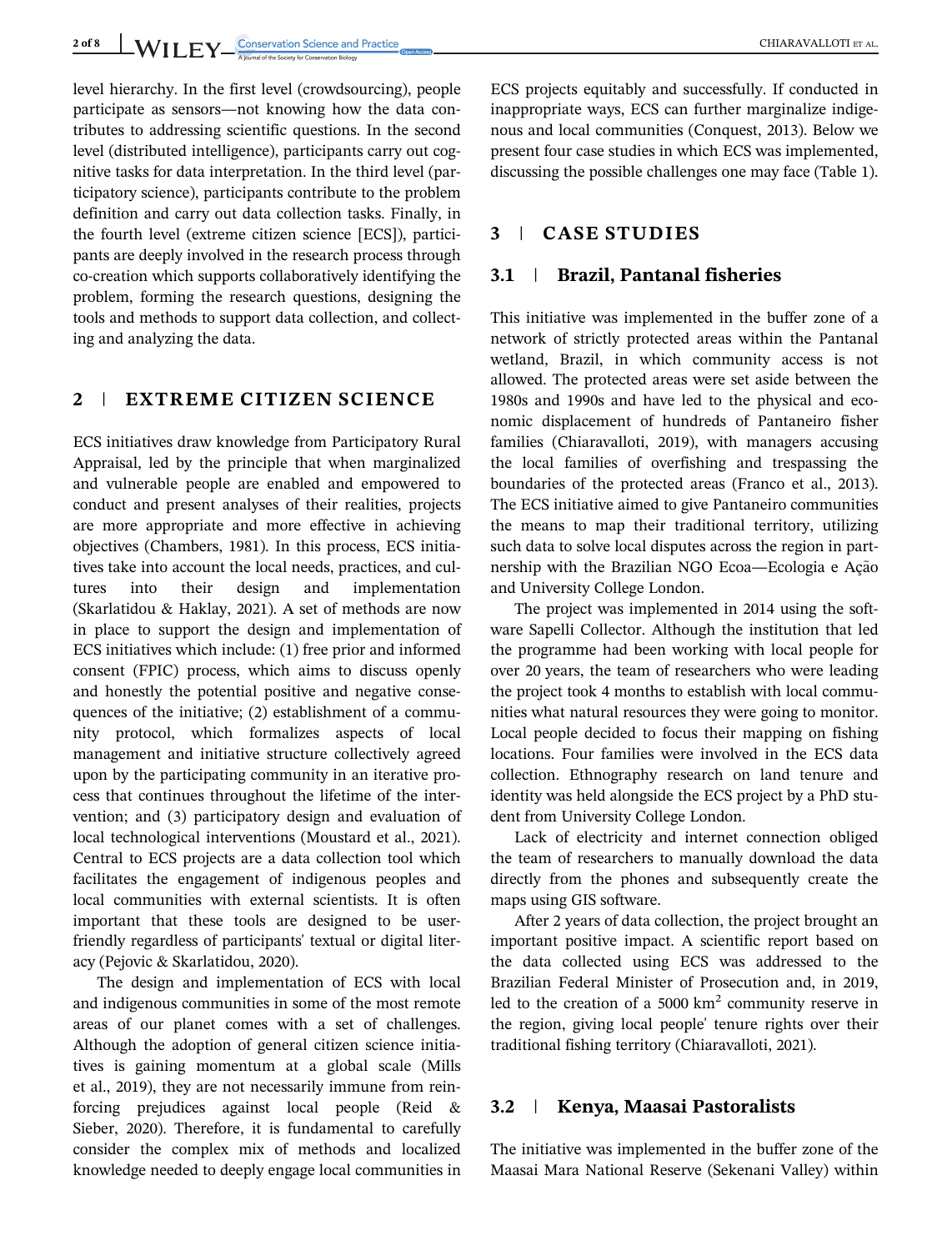CONSERVALLOTI ET AL. 3 of 8

#### TABLE 1 Main features of the citizen science case studies analyzed in the four different contexts

| <b>Guiding questions</b>                                          | <b>Brazil</b>                                        | <b>Cameroon</b>                                                                                                                                                                                                 | Kenya                                                               | Namibia                                                                    |
|-------------------------------------------------------------------|------------------------------------------------------|-----------------------------------------------------------------------------------------------------------------------------------------------------------------------------------------------------------------|---------------------------------------------------------------------|----------------------------------------------------------------------------|
| Year the initiative has<br>started                                | 2014                                                 | 2016                                                                                                                                                                                                            | 2019                                                                | 2018                                                                       |
| Previous experience<br>working with local<br>people               | Yes, $>20$ years                                     | Yes, $>7$ years                                                                                                                                                                                                 | Yes, $>$ 2 years                                                    | Yes, $>2$ year                                                             |
| Time spent to co-design<br>and implement data<br>collection tools | $\sim$ 8 months                                      | $\sim$ 3.5 months                                                                                                                                                                                               | 2 weeks                                                             | $\sim$ 15 months                                                           |
| How many students<br>were involved in the<br>project              | 1 PhD student and<br>1 practitioner                  | 1 PhD student                                                                                                                                                                                                   | 1 postdoc, 1 PhD student,<br>2 MSc students                         | 2 PhD students, 2 visiting<br>PhD students                                 |
| Ethnography was part<br>of the<br>implementation?                 | Yes                                                  | No                                                                                                                                                                                                              | No                                                                  | Yes                                                                        |
| Any other method was<br>used to collect the<br>information?       | Yes, printed maps<br>to collect more<br>data         | N <sub>o</sub>                                                                                                                                                                                                  | Yes, names of plant<br>species listed on paper                      | Yes, paper records                                                         |
| How many decisions/<br>branches in the<br>decision tree?          | $4 - 5$                                              | $8 - 14$                                                                                                                                                                                                        | 6 and 8                                                             | 9                                                                          |
| How many families/<br>people collected data?                      | 4 families                                           | Average 5 people per<br>community                                                                                                                                                                               | Around 10 Maasai<br>warriors (10 families)                          | 14 rangers                                                                 |
| Were people paid to<br>collect data?                              | No                                                   | Yes, depending on the<br>specific data point                                                                                                                                                                    | No                                                                  | N <sub>0</sub>                                                             |
| How data were<br>downloaded from the<br>phones?                   | Collected direct<br>from the phones                  | Uploaded automatically<br>to an online server                                                                                                                                                                   | Uploaded automatically<br>to an online server                       | Uploaded automatically<br>to an online server                              |
| How data were<br>explained/returned to<br>local people?           | Printed maps with<br>all the results                 | Vocal feedback,<br>distribution of photos<br>and data points shown<br>on offline map                                                                                                                            | Participants visit<br>Research Centre to<br>visualize the data      | Reporting on individual<br>ranger activity over<br>WhatsApp                |
| How long did it take to<br>explain the data to<br>local people?   | $\sim$ 2.5 months                                    | 3 days                                                                                                                                                                                                          | Partner institutions show<br>the data regularly to the<br>community | Continuous feedback                                                        |
| Conservation impact                                               | A 5000 $km^2$<br>community<br>reserve was<br>created | Greater engagement with<br>indigenous peoples by<br>conservation NGOs in<br>the region, more<br>effective conservation<br>interventions, better<br>planning of wildlife<br>corridors outside<br>protected areas | Local users conducting<br>new projects using the<br>software        | Developed digital skills,<br>better understanding of<br>forest legislation |

the Serengeti-Mara savannah ecosystem, where some originally nomadic pastoralist Maasai communities have settled in the buffer zone after displacements due to the creation of the reserve (Rukwaro & Mukono, 2001). The change from a nomadic to a more sedentary lifestyle has impacted the Maasai's relation with the environment (Bussmann et al., 2006), especially accelerating the loss of botanical knowledge, despite traditional plant use remaining essential for traditional medicines, building materials, fodder, weapons, and other commodities (Bussmann et al., 2006). The initiative, started in 2019, is focused on recording plant distribution and knowledge to ensure intergenerational knowledge transfer. It is held through a partnership between Sekenani EnviroTech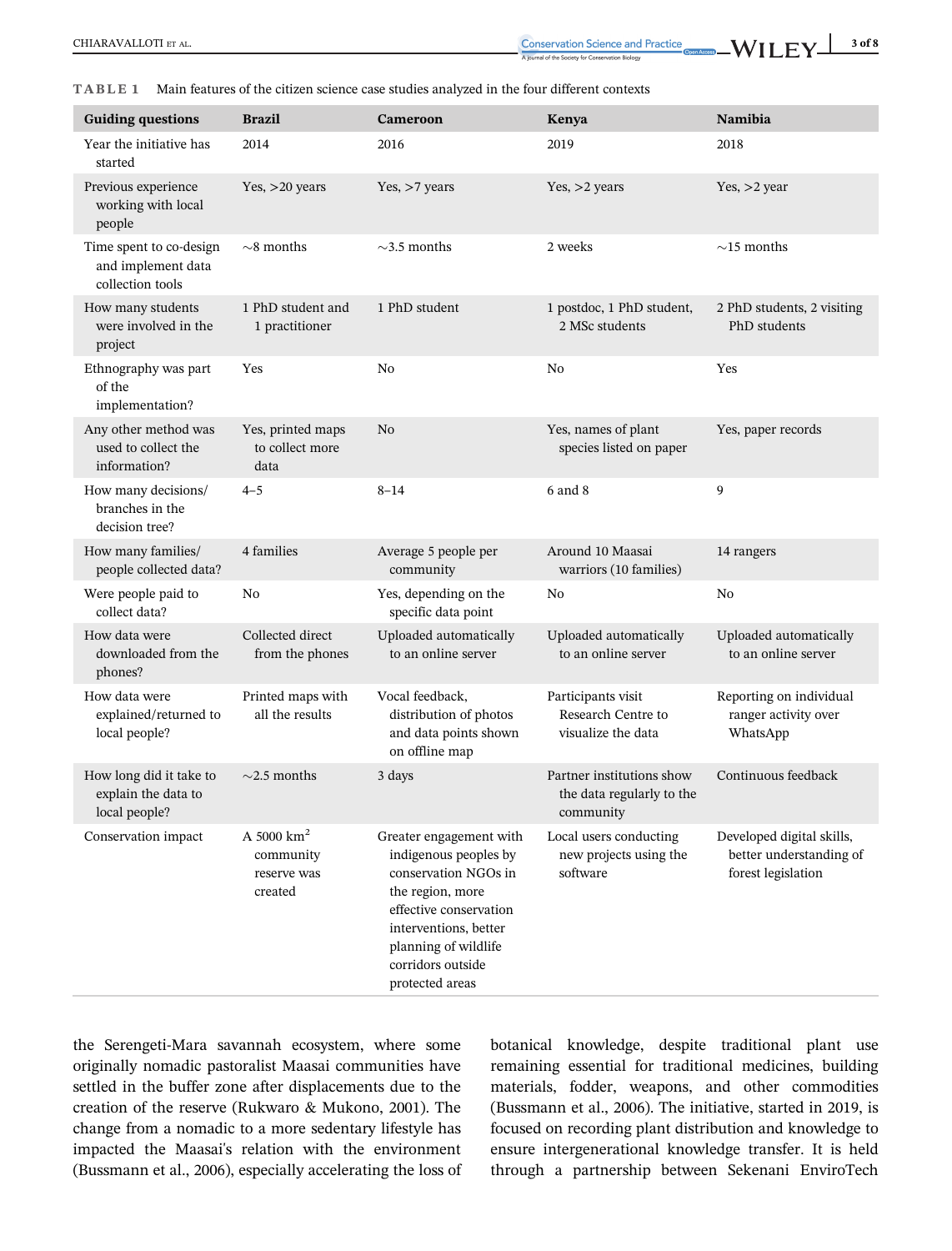Centre, Maasai Mara University, University of Eldoret, and UCL Institute for Global Prosperity.

Local people had no difficulty in recording the breadth of their ecological knowledge. As soon as the initiative started, local people decided to increase the number of plant species initially established to include all those that they valued medicinally (over 120 species). Data captured with phones equipped with Sapelli Collector were automatically transmitted to an online server (Geokey) where it was stored and made available for visualization through a web mapping interface (Community Maps). To facilitate visualization, participants were invited to visit the Sekenani EnviroTech Centre where they could inspect the collected data directly on Community Maps with the support of a local technician. Currently, local users are conducting new citizen science projects using the same software.

## 3.3 | Namibia, Juj'hoansi people

This initiative was implemented in the Nyae Nyae  $(N||oq'an'|ae)$  Conservancy, a communal conservancy established by the Juj'hoansi people (one of many indigenous groups in southern Africa more commonly known as "San" or "Bushmen") in 1998 as part of a broader national move postapartheid to ensure that different traditional communities had political and selfdetermination and could become economically selfsufficient (Barnard, 2007, 2019). The initiative is located in the semiarid deserts of Namibia. The Conservancy Biodiversity Management Plan is based on a hunting quotasetting system, which can be used by local people themselves or sold as "licenses" to professional hunting outlets. To assure local sustainability of the hunting practice, the government employs local people as rangers to monitor animal populations. Recently, however, doubts have been raised over community-based quota-setting practices within the conservancy, especially over the reliability of the figures collected by local people (Damm, 2019; Grobler, 2019).

The ECS initiative started in 2018 and it is focused on building a system of wildlife monitoring through which rangers can feel empowered to use and, at the same time, it can be supported and validated by the government and scientific community. Fourteen rangers participate in the project, and researchers spent 5 months building the structure of the software with them. A PhD student carrying out ethnographic research also participated in the project.

As in the Maasai case study, data were downloaded from phones installed with Sapelli Collector and sent automatically to the GeoKey online server allowing for visualization via the Community Maps integration. Rangers could access online maps, but their feedback and any other communication between participants and researchers took place on WhatsApp. Recent reports show that the project enhanced local people's digital skills and their understanding of forest legislation (Skarlatidou & Haklay, 2021).

# 3.4 | Cameroon, Baka hunter-gatherers, and Fang farmers

This initiative was implemented around the periphery of the Dja Biosphere Reserve, in the Guineo-Congolian lowland rainforest of southern Cameroon. The reserve was established in 1981. Although Baka hunter-gatherers have been living in this region for thousands of years and farming communities for several hundred years, the majority of the forest estate has been allocated to logging concessions or as wildlife reserves (Megevand et al., 2013). As a consequence, many local communities have been, and continue to be, forcibly evicted from their traditional areas (Clarke, 2019; Samndong & Vatn, 2012). Moreover, national management strategies aiming to reduce illegal wildlife crime and illegal logging neglect rich local knowledge systems, instead prioritizing law enforcement measures through militarization (Pyhälä et al., 2019). The main aim of the ECS initiative is to broaden the reserve's management strategies to recognize local values and collaborate with local knowledge systems to address wildlife crime and conduct ecological monitoring. The project was initiated in 2016, taking between 3 and 4 months for data collection to begin with the seven communities involved.

While implementing the project, it was understood that some financial compensation for the time spent in data collection was important. However, to limit the influence of payments in the decision of participation, community priorities were first established without mention of the ECS project, and these priorities in conjunction with local leadership presided over project design, the FPIC process ensuring genuine motivation. It was only once these stages were completed and discussions moved to the community protocol stage that the modalities and expectations for community management of participation were discussed and questions of remuneration were publicly raised and decided on by participants.

As with the previous two case studies, the downloaded data taken with Sapelli Collector were automatically transferred to GeoKey and visualization was enabled through Community Maps. Offline maps were consulted by local people through local facilitators, and non-sensitive photos were fed back.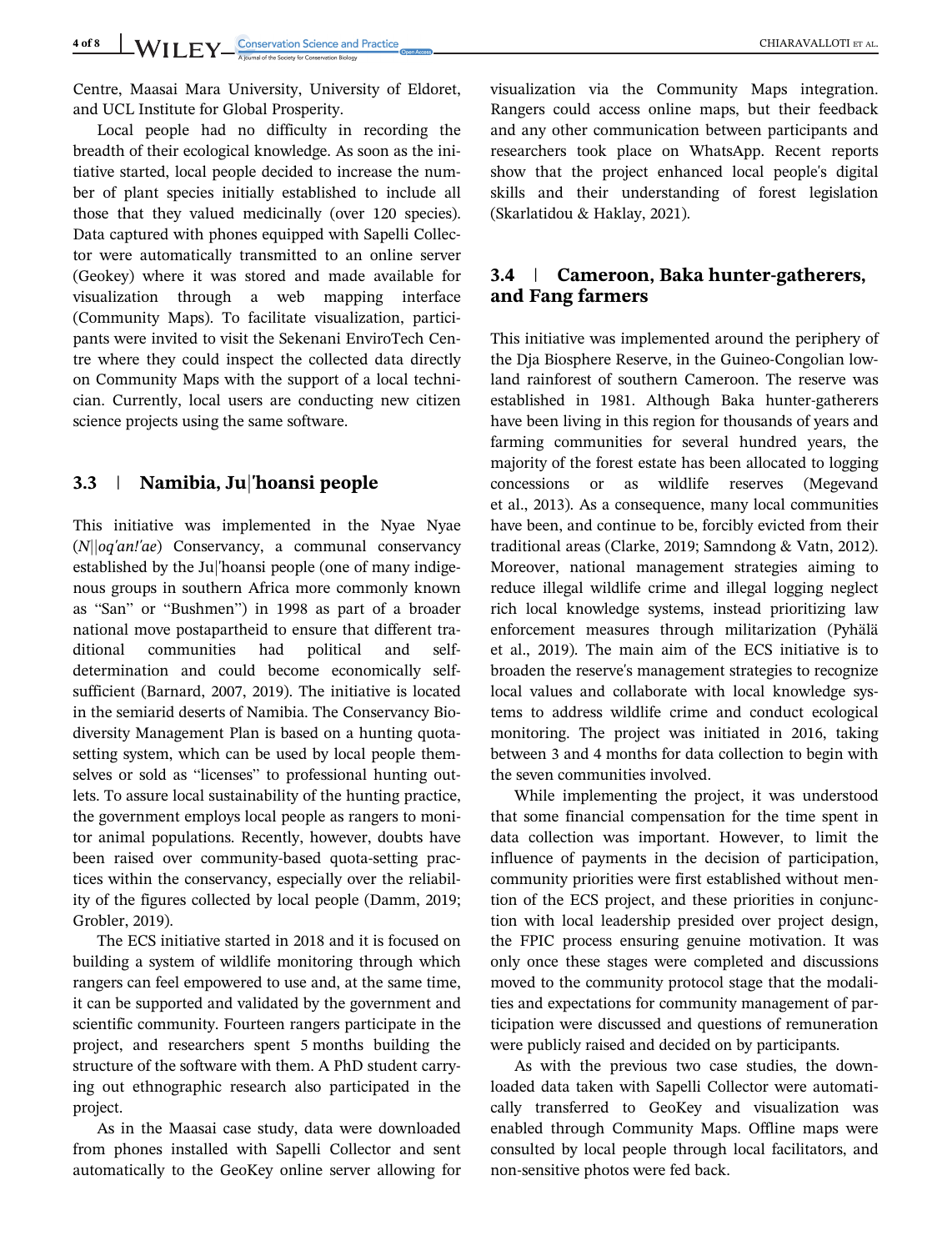As of August 2020 (approximately 4 years since the project inception), community wildlife data has contributed to 36 arrest incidents (sometimes of multiple perpetrators) and 19 seizures without arrests of traffickers. Additionally, community supplied data on wildlife sightings enabled conservation managers to better plan wildlife corridors between protected areas, empowering project participants in the process (Hoyte, 2021).

# 4 | HOW TO IMPLEMENT AN ECS PROJECT?

Different realities may bring different challenges to ECS projects. However, as presented in the case studies, despite the historical, ecological, political, and economic differences of different socioecological systems, the following important steps may facilitate project implementation over a wide range of contexts (Table 1, Figure 1):

# 4.1 | Trust between researchers and local people

The first aspect highlighted is the need to gain a reasonable level of trust between researchers and local people before initiating the ECS project. Conservation challenges, such as disputes over use of resources within strictly protected areas (e.g., the Pantanal, Cameroon, and Kenya case studies) normally involve power plays (Brittain et al., 2020). Researchers in conservation often fail to acknowledge and clearly understand these aspects before implementing an initiative, risking the reinforcement of harmful power games and perpetuating historical injustices (Dressler et al., 2010; Neumann, 2004). It is

crucial to be guided by such locally trusted gatekeepers to take account of possible conflicts, disputes, historical, physical, or economic displacement or similar grievances, and local power dynamics before implementing an ECS initiative. In all case studies, community trust was gained through engaging with local people, either directly or through existing relationships with partners, for a certain amount of time before initiating the ECS project, varying from 2 years in Namibia and Kenya to 7 and 20 years in Cameroon and Brazil, respectively. Also, in two initiatives (Namibia and Brazil), researchers used participant observation as the basis for an ethnographic enquiry, they acquired linguistic and cultural competence while living in the community for between 1 and 2 years. Ethnography research involves getting close to people and making them feel comfortable with the presence of the researchers who become a "fly on the wall," allowing observation about their lives unbiased by external judgment or other effects (Bernard, 2006). While these research projects were not initially related to the implementation of the ECS initiative, the long duration and close contact with local people provided researchers with opportunities to develop an enhanced knowledge of local social-ecological dynamics, as well as an understanding of local concerns, values and community organization, facilitating the effective implementation of ECS initiatives (Drury et al., 2011).

# 4.2 | Community-led decisions

Another important common aspect is local people's ability to guide the initiatives. A truly ECS project is based on communities' right to choose their monitoring target and participating in design sessions. Local peoples'



FIGURE 1 Three important drivers that increase the chance of success in the implementation and execution of extreme citizen science

Community-led decisions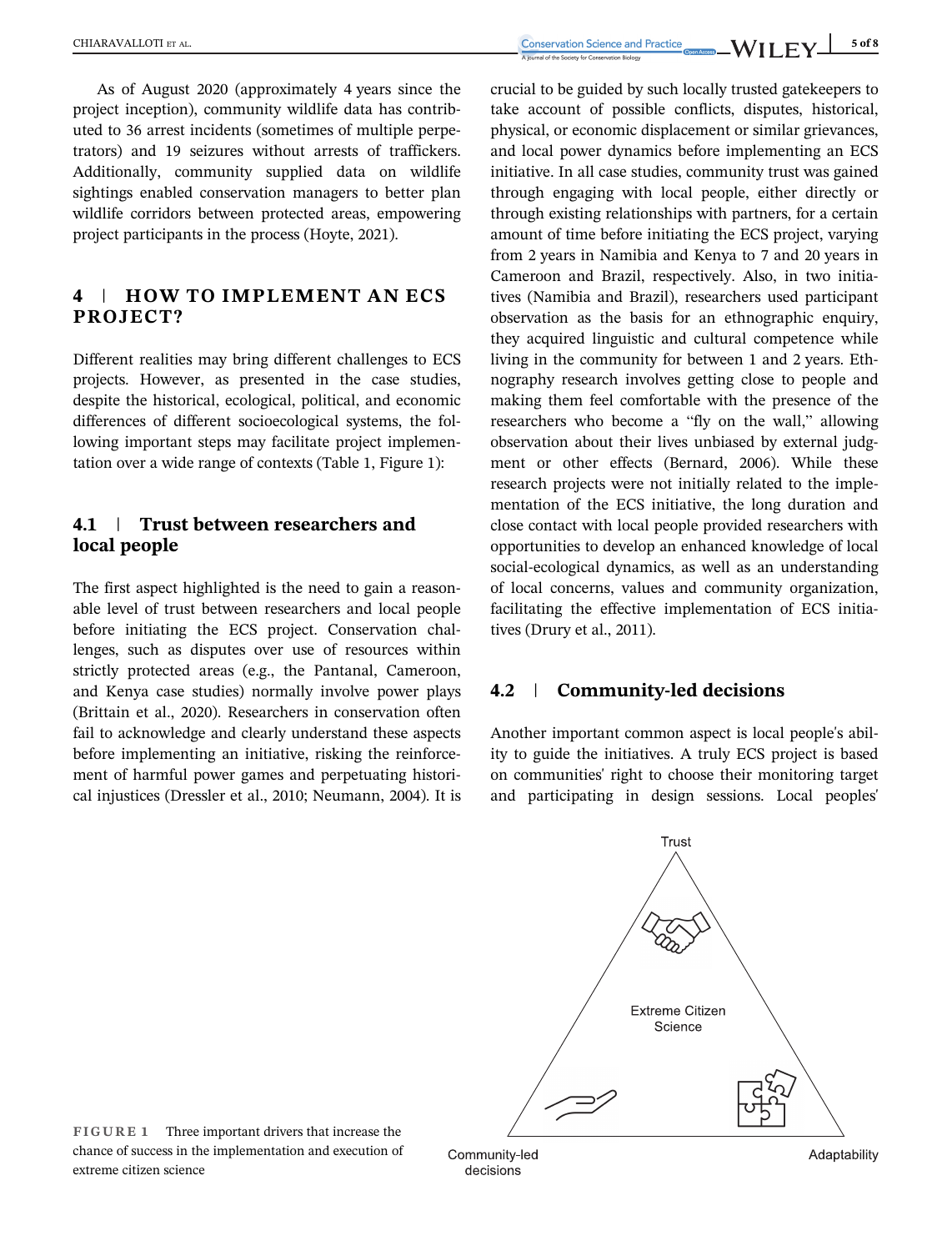6 of 8 WII FY Conservation Science and Practice <sub>Comparation</sub> CHIARAVALLOTI ET AL.

participation allows researchers to understand the modifications needed in the interface of the software so that it is best suited to the local context and local priorities. Building on community concerns that already exist rather than imposing an outsiders' agenda ensures that initiatives are more likely to be in the interests of local people (Bennett et al., 2017). It encourages more effective participation, greater confidence in the group or community's ability to manage their local environment, and independence from outsiders (Smith et al., 2009). For instance, in the Brazil case study, it took 6 months for the researcher to define with local communities what natural resources they were going to monitor, reducing the initial number that was drafted from 12 to only 3. In Kenya, by contrast local communities decided to increase the number of plant species to include all those that they valued medicinally (over 120 species). If facilitators are genuinely committed to local leadership, community-led initiatives' ultimate goal must be to become self-sufficient (Büscher & Fletcher, 2019).

# 4.3 | Adaptability

As presented in all four cases studies, researchers facilitating ECS projects often have to be adaptable to address specific additional requirements including learning how to use GIS software to return the data to local communities, restructuring the interface design after data collection has begun (e.g., Brazil case study), accompanying participants to check the online maps at places with internet access, or adding new tools or methods (e.g., Kenya case study). Adaptive approaches should be a key component of all conservation initiatives seeking genuine local collaboration and/or leadership (Ribot & Peluso, 2009; Westgate et al., 2013). Community-based tools have to adapt to specific features of rural or isolated socioecological systems, such as nomadic behavior, unpredictability of natural resource distribution and abundance, and the different ontologies and epistemologies that underlie local decision-making and values (Conquest, 2013; Levin et al., 2013). In such contexts, approaches aiming to capture community ecological relations must be also able to adapt to the different realities. For instance, payments, as a motivational incentive, may challenge the voluntary nature of citizen science participation (as in the case of Cameroon); however, the socioeconomic realities and expectations of each site should always be prioritized and may require payments or incentives (Haklay et al., 2020).

# 5 | CONCLUSION

ECS initiatives have an important potential to instigate a paradigm shift in the conservation agenda. Recent developments and availability of geospatial information and communication technology tools have expanded the capacity of citizens to record, analyze and share data important for conservation in ways that were not previously possible. Our exploration of four ECS initiatives implemented in Brazil and Sub-Saharan Africa reveals how ECS initiatives can contribute to developing partnerships and conservation skills among local people, identify new areas of high conservation value, provide biodiversity monitoring, contribute to improving law enforcement, collect evidence of corruption, document traditional ecological knowledge, uncover the boundaries of traditional territories among others, which go hand-in-hand with the empowerment of communities and re-orientation of conservation projects toward local concerns and equity (Dawson et al., 2021). However, when designing and running such initiatives, the team's shared understanding of local socioecological contexts and concerns is key. It is also important to identify different solutions for the range of issues in regard to data collection. These can range from using nondigital methods such as paper forms to complement digital processes to establishing relationships with outside individuals and organizations to facilitate access to the internet for uploading data, downloading updates and data, and communicating results, or for technical support. By following these steps, conservation scientists can change local power dynamics which is a vital first step in developing genuine community-based conservation approaches.

## ACKNOWLEDGMENTS

This work was supported by The Extreme Citizen Science: Analysis and Visualization (ECSAnVis) project, funded by the European Research Council (ERC) under the European Union's Horizon 2020 research and innovation programme (grant agreement No. 694767), Royal Society/Newton Fund (NIF\R1\201964), and Science Without Borders CNPq/Capes (grant number 237737/2012-4). The authors are grateful to the local people from all four field sites who kindly participated in the research and who remain our teachers and our inspiration.

## CONFLICT OF INTEREST

The authors declare no potential conflict of interest.

# AUTHOR CONTRIBUTIONS

Rafael Morais Chiaravalloti and Artemis Skarlatidou contributed to document conceptualization, writing, and revision. Simon Hoyte, Marcos Moreu Badia, Muki Haklay, and Jerome Lewis all contributed to the writing and revision.

## DATA AVAILABILITY STATEMENT

All data cited are open access.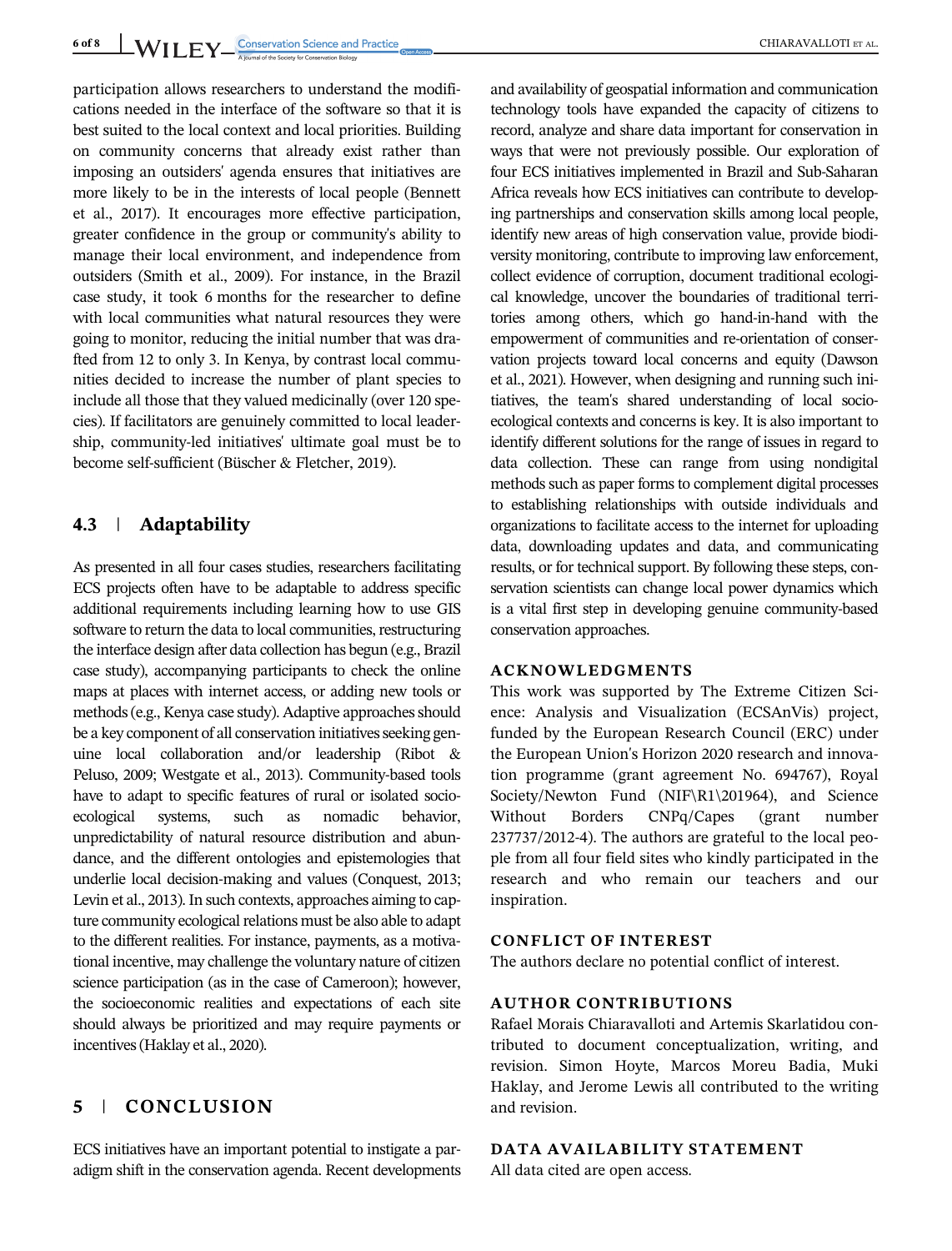# ETHICS STATEMENT

Research was in accordance ESI university and local guidance.

## **ORCID**

Rafael Morais Chiaravalloti [https://orcid.org/0000-](https://orcid.org/0000-0003-4271-3749) [0003-4271-3749](https://orcid.org/0000-0003-4271-3749)

#### **REFERENCES**

- Amano, T., Smithers, R. J., Sparks, T. H., & Sutherland, W. J. (2010). A 250-year index of first flowering dates and its response to temperature changes. Proceedings of the Royal Society B: Biological Sciences, 277, 2451–2457.
- Barnard, A. (2019). Bushmen: Kalahari hunter-gatherers and their descendants. Cambridge University Press.

Barnard, A. J. (2007). Anthropology and the bushman. BERG.

- Bennett, N. J., Roth, R., Klain, S. C., Chan, K. M. A., Clark, D. A., Cullman, G., Epstein, G., Nelson, M. P., Stedman, R., Teel, T. L., Thomas, R. E. W., Wyborn, C., Curran, D., Greenberg, A., Sandlos, J., & Veríssimo, D. (2017). Mainstreaming the social sciences in conservation. Conservation Biology, 31, 56–66.
- Bernard, H. R. (2006). Research methods in anthropology. In Handbook of methods in cultural anthropology (4th ed.). Altamira. <https://doi.org/10.1525/aa.2000.102.1.183>
- Brereton, T. M., Botham, M. S., Middlebrook, I., Randle, Z., Noble, D. G., & Roy, D. (2013). United Kingdom butterfly monitoring scheme report for 2013.
- Brittain, S., Ibbett, H., de Lange, E., Dorward, L., Hoyte, S., Marino, A., Milner-Gulland, E. J., Newth, J., Rakotonarivo, S., Veríssimo, D., & Lewis, J. (2020). Ethical considerations when conservation research involves people. Conservation Biology, 34, 925–933.
- Büscher, B., & Fletcher, R. (2019). Towards convivial conservation. Conservation and Society, 17, 283.
- Bussmann, R. W., Gilbreath, G. G., Solio, J., Lutura, M., Lutuluo, R., Kunguru, K., Wood, N., & Mathenge, S. G. (2006). Plant use of the Maasai of Sekenani Valley, Maasai Mara, Kenya. Journal of Ethnobiology and Ethnomedicine, 2, 1–7.
- Chambers, R. (1981). Rapid rural appraisal: Rational and repertoire. Public Administration and Development, 1, 95–106.
- Chiaravalloti, R. M. (2019). The Displacement of insufficiently 'traditional' communities: Local fisheries in the pantanal. Conservation and Society, 17(2), 173. [http://doi.org/10.4103/cs.cs\\_](http://doi.org/10.4103/cs.cs_18_58) [18\\_58](http://doi.org/10.4103/cs.cs_18_58)
- Chiaravalloti, R. M. (2021). Representing a fish for fishers: Geographic citizen science in the Pantanal wetland, Brazil [WWW document]. In A. Skarlatidou & M. Haklay (Eds.), Geographic citizen science design (pp. 282–301). UCL Press. [https://doi.org/](https://doi.org/10.2307/j.ctv15d8174.22) [10.2307/j.ctv15d8174.22](https://doi.org/10.2307/j.ctv15d8174.22)
- Cigliano, J. A., Meyer, R., Ballard, H. L., Freitag, A., Phillips, T. B., & Wasser, A. (2015). Making marine and coastal citizen science matter. Ocean & Coastal Management, 115, 77–87. [http://doi.org/](http://doi.org/10.1016/j.ocecoaman.2015.06.012) [10.1016/j.ocecoaman.2015.06.012](http://doi.org/10.1016/j.ocecoaman.2015.06.012)
- Clarke, C. (2019). In and around Cameroon's protected areas: A rights-based analysis of access and resource use agreements between indigenous peoples and the state. Moreton-in-Marsh.
- Conquest, G. (2013). Dodging silver bullets: Opportunities and challenges for an "Extreme Citizen Science" approach to forest management in the Republic of the Congo.
- Damm, G. R. (2019). How the truth on community wildlife conservation in Namibia is twisted. Conservation Frontlines, 1-2, 1–6.
- Dawson, N. M., Coolsaet, B., Sterling, E. J., Loveridge, R., Gross-Camp, N. D., Wongbusarakum, S., Sangha, K. K., Scherl, L. M., Phan, H. P., Zafra-Calvo, N., Lavey, W. G., Byakagaba, P., Idrobo, C. J., Chenet, A., Bennett, N. J., Mansourian, S., & Rosado-May, F. J. (2021). The role of indigenous peoples and local communities in effective and equitable conservation. Ecology and Society, 26, art19 Retrieved from [https://www.](https://www.ecologyandsociety.org/vol26/iss3/art19/) [ecologyandsociety.org/vol26/iss3/art19/](https://www.ecologyandsociety.org/vol26/iss3/art19/)
- Dressler, W., Büscher, B., Schoon, M., Brockington, D., Hayes, T., Kull, C. A., MCcarthy, J., & Shrestha, K. (2010). From hope to crisis and back again? A critical history of the global CBNRM narrative. Environmental Conservation, 37(1), 5–15. [http://doi.](http://doi.org/10.1017/s0376892910000044) [org/10.1017/s0376892910000044](http://doi.org/10.1017/s0376892910000044)
- Drury, R., Homewood, K., & Randall, S. (2011). Less is more: The potential of qualitative approaches in conservation research. Animal Conservation, 14, 18–24.
- Franco, J. L. d. A., Drummon, J. A., Gentile, C., & de Azevedo, A. I. (2013). Biodiversidade e ocupação humana do Pantanal matogrossense: Conflitos e oportunidades (1st ed.). Garamond.
- Grobler, J. (2019). It pays, but does it stay? Hunting in Namibia's community conservation system. Mongabay Series Retrieved from [https://news.mongabay.com/2019/02/it-pays-but-does-it](https://news.mongabay.com/2019/02/it-pays-but-does-it-stay-hunting-in-namibias-community-conservation-system/)[stay-hunting-in-namibias-community-conservation-system/](https://news.mongabay.com/2019/02/it-pays-but-does-it-stay-hunting-in-namibias-community-conservation-system/)
- Haklay, M. (2013). Citizen science and volunteered geographic information: Overview and typology of participation. In D. Sui, S. Elwood, & M. Goodchild (Eds.), Crowdsourcing geographic knowledge: Volunteered geographic information (VGI) in theory and practice (pp. 105–122). Springer Netherlands.
- Haklay, M., Motion, A., Balázs, B., Kieslinger, B., Greshake, T. B., Nold, C., Dörler, D., Fraisl, D., Riemenschneider, D., Heigl, F., Brounéus, F., Hager, G., Wagenknecht, K., Heuer, K., Vohland, K., Museum für Naturkunde Berlin, Shanley, L., Deveaux, L., Ceccaroni, L., … Wehn, U. (2020). ECSA's characteristics of citizen science: Explanation notes (Vol. 1, p. 22). Zenodo.
- Hoyte, S. (2021). Co-designing extreme citizen science projects in Cameroon: Biodiversity conservation led by local values and indigenous knowledge. In A. Skarlatidou & M. Haklay (Eds.), Geographic citizen science design (pp. 247–265). UCL Press.
- Kar, B., Sieber, R., Haklay, M., & Ghose, R. (2016). Public participation GIS and participatory GIS in the era of GeoWeb. The Cartographic Journal, 53, 296–299.
- Kobori, H., Dickinson, J. L., Washitani, I., Sakurai, R., Amano, T., Komatsu, N., Kitamura, W., Takagawa, S., Koyama, K., Ogawara, T., & Miller-Rushing, A. J. (2016). Citizen science: A new approach to advance ecology, education, and conservation [WWW document]. Ecological Research, 31, 1–19. [https://doi.](https://doi.org/10.1007/s11284-015-1314-y) [org/10.1007/s11284-015-1314-y](https://doi.org/10.1007/s11284-015-1314-y)
- Levin, S., Xepapadeas, T., Crépin, A.-S., Norberg, J., de Zeeuw, A., Folke, C., Hughes, T., Arrow, K., Barrett, S., Daily, G., Ehrlich, P., Kautsky, N., Mäler, K.-G., Polasky, S., Troell, M., Vincent, J. R., & Walker, B. (2013). Social-ecological systems as complex adaptive systems: modeling and policy implications.